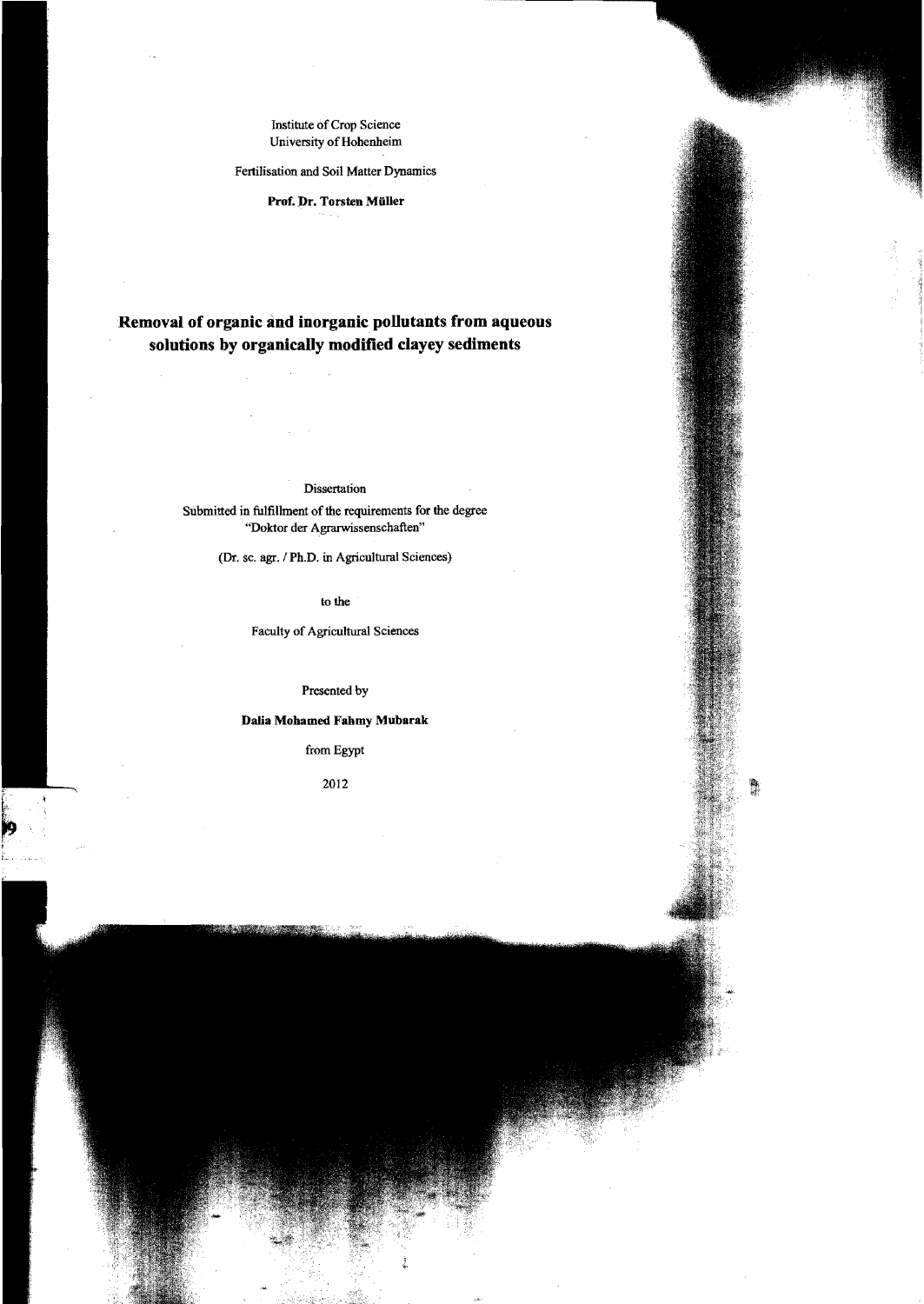## **Summary**

Re-use of agrieultural drainage water and industrial wastewater is one of the adopted strategies in different eountries to elose the gap between water resourees and water demands. Drainage and industrial wastewater eontain varieties of toxie pollutants that can potentially cause hazard on humans and environment. Although adsorption techniques are eonsidered one of the proper methods for the wastewater treatments, economie aspect is a crueial faetor for the broad applieation of such technique.

Addressing this, the thesis eoneerns on proposing sorbents having the potential to remove heterogeneous pollutants simultaneously, particularly taken in consideration the limited resourees in deve10ping and emerging countries, in this study exernplified for Egypt. For this purpose, natural elayey sediments as eheap and environmentally friendly materials were used in eombination with various organie modifiers to produee of organica1ly modified elayey sediments (OMCs). In contrast 10 the natural clayey sediments. OMCs are expected to have the ability to remove heterogeneous pollutants including anionic and cationic as well as organic and inorganic pollutants. The sorbability and desorbability characteristics of OMCs were investigated for  $Cd^{2+}$ and Pb<sup>2+</sup> (cationic-),  $Cr_2O_7^2$ - (anionic-) and metalaxyl-m (MM; organic-pollutants).

The basic elay materials in OMCs were naturally occurring kaolinitic (kao sediment) and bentonitic (bent sediment) clayey sediments distributed widely in Egypt. Different concentrations of the organic modifiers L-Carnitine· (Carnitin), L-Cystine dimethyl ester (Cys\_ester), Methyltriphenyl-phosphonium (MTP) or Hexadecyltrimethyl-ammonium (HDTM) were employed. The modification of natural c1ayey sediments with organic modifiers increased the organie carbon contents of OMCs following the order Carnitin < Cys\_ester< MTP < HDTM. OMCs based on bent sediments had a higher loading of the organie modifiers than those based on kao sediments and the loading increased with increasing the used concentrations of the organic modifiers. To characterize and confrrm the modification of OMCs, the prepared materials were analyzed by mid infrared spectroscopy (MIRS). The obtained spectra showed shifting of the vibration bands of the natural clayey sediments, and depicted the characteristic vibrations bands of the organic modifiers, indicating the interaction between the natural elayey sediments with the organic modifiers and the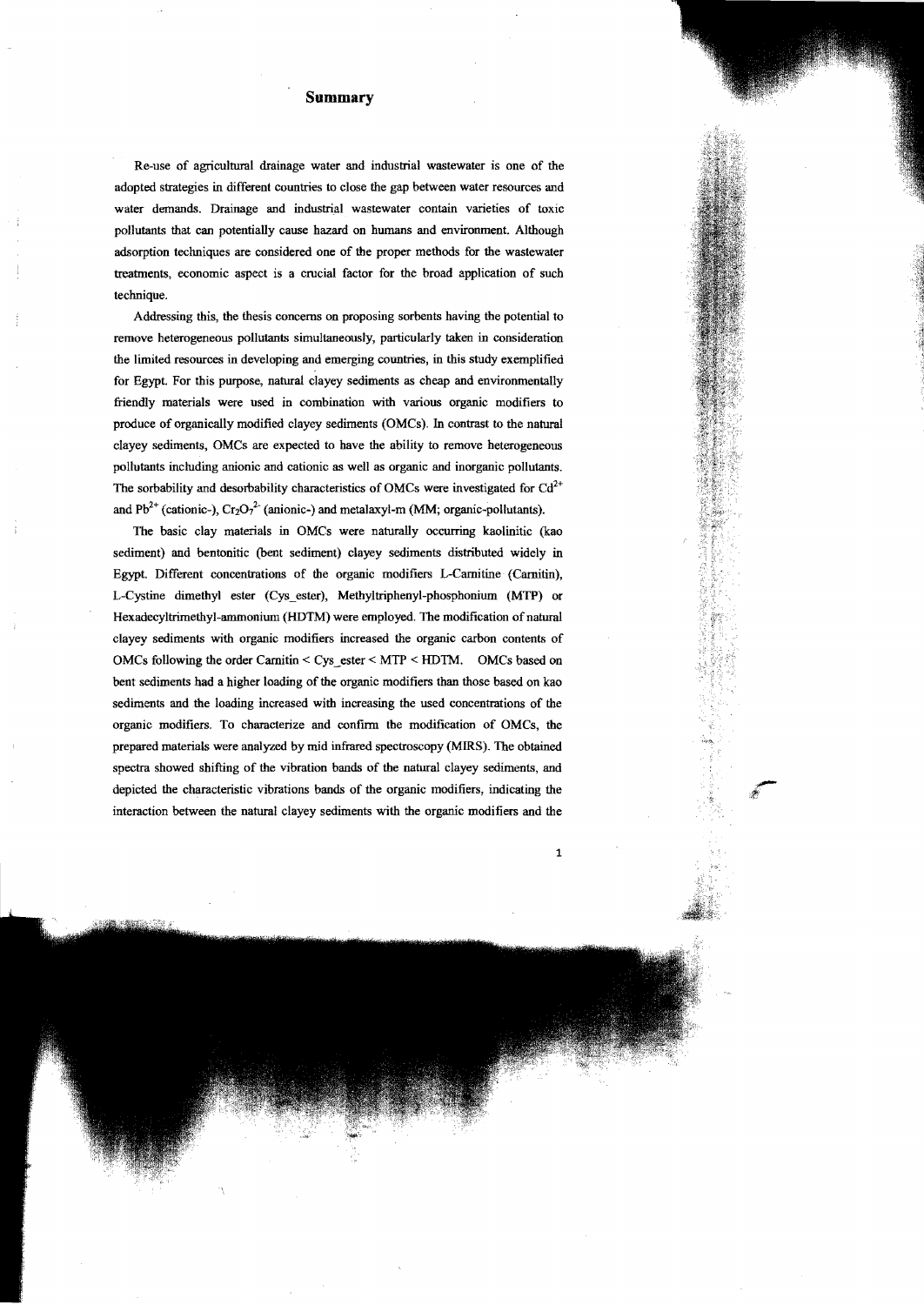successful loading. Further analysis by X-ray diffraction showed that the modification of OMCs based bent sediments with MTP or HDTM caused an expansion of the interlayer spacing of the clay from 14.5 Å to 17.1 or 19.7 Å, respectively; reflecting a bilayer or pseudo-trimolecular arrangements of MI'P or HDTM, respectively, in the clays interlayer. The loading ratios of the organic modifiers on OMCs as a percentage of the CEC of the natural clayey sediments were also calculated.

Following the characterization of OMCs, screening experiments were conducted to seleet the suitable concentration of each organie modifier to be loaded in order to achieve the highest removal of heavy metals. The results showed that loading of OMCs based on kao sediments by HDTM and Carnitin at concentrations equal to or higher than 71 and 8 % of the CEC of the natural kao sediment, respectively, caused no relevant differences in the sorption of  $Cd^{2+}$  and  $Pb^{2+}$  compared to natural kao sediment. However, the loading of Cys ester and MTP at concentrations equal to 38 and 21 % of the CEC or higher increased the sorption of those metal ions. Remarkable enhancements in the sorption of  $Cr_2O_7^2$  were obtained by the modification of OMCs based kao sediments with HDTM and Cys \_ester. The outcome from these screening experiments with OMCs based bent sediments can be concluded as follow: HDTM and MTP at loading concentrations  $> 50$  % of the CEC of the natural bent sediments were able to remove all  $Cd^{2+}$  and  $Pb^{2+}$  from the solutions. However, increasing the loading concentration of Cys ester decreased the sorption of those metal ions as compared to natural bent sediment OMC modified with Carnitin at loading concentration up to 21 % of the CEC was able to remove 84 % of  $Cd^{2+}$  and 100 % of  $Pb^{2+}$  from the solutions but a further increase of Carnitin loading decreased the sorption of the metal ions. The OMCs modified with HDTM and Cys\_ester were very efficient in removing  $Cr_2O_7^2$  from the solutions and the removal increased with increasing loading concentrations of the organic modifiers.

The OMCs based on bent sediments loaded with HDTM, MTP, Carnitin and Cys ester at loading concentrations equal to 102, 79, 18 and 66 % of CEC of the natural bent sediments, respectively, and in addition OMC loaded with Humic acid (HA), were selected as promising sorbents to test the sorbability and desorbability of OMCs with respect to the poJlutants. The sorption processes were investigated as function of the metal concentration, sorption time, the initial solution pH and the electrolyte concentration. OMCs modified with HDTM, MTP, HA and Carnitin showed high sorbability for  $Cd^{2+}$  and  $Pb^{2+}$ . However, OMCs modified with Cys\_ester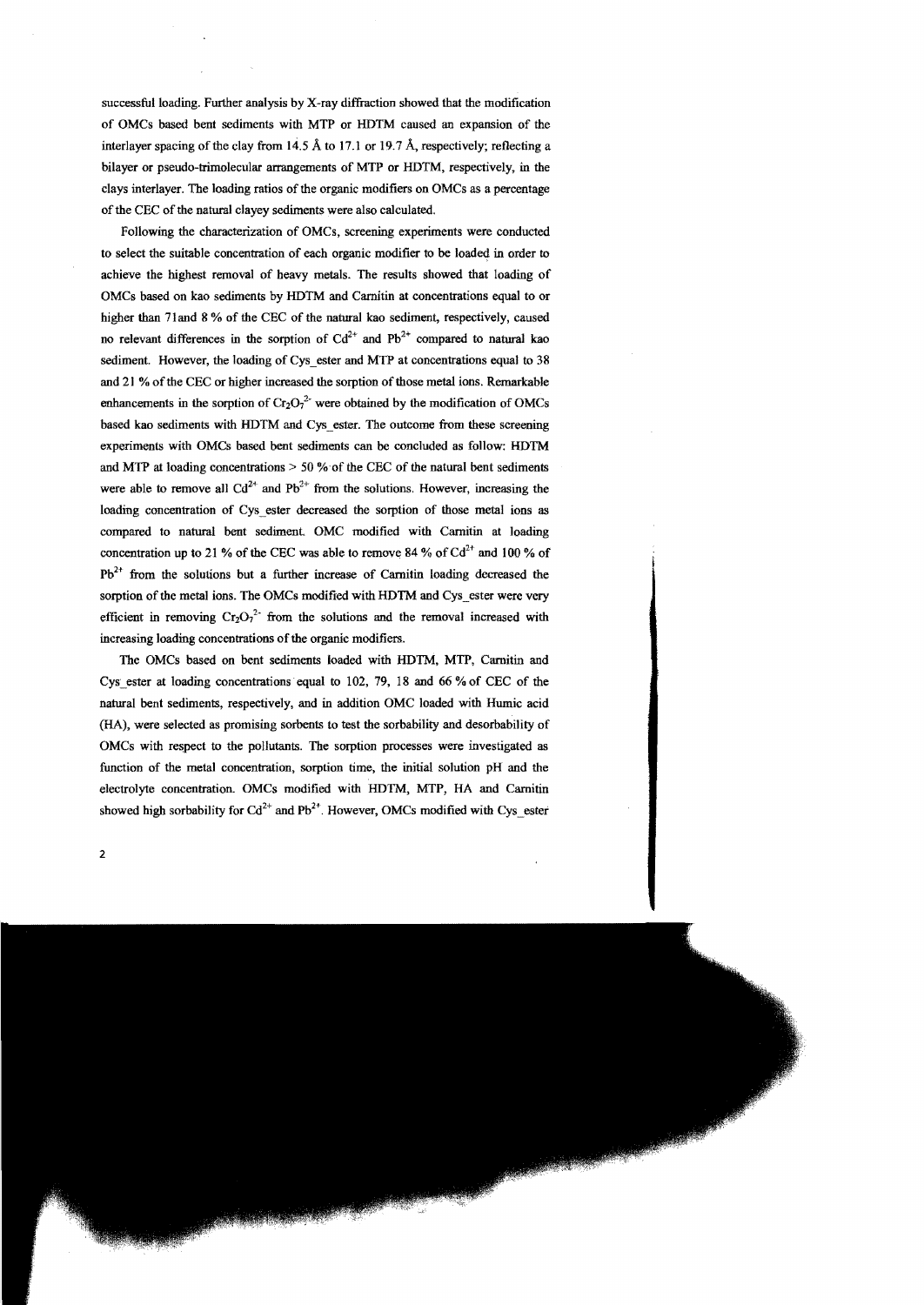displayed the best sorbent for  $Cr_2O_7^2$ . OMCs were successful to remove almost all  $Cd^{2+}$ , Pb<sup>2+</sup> from the solutions at wide ranges of pH; 4-8 and 4-6, respectively, while the optimum for the sorption of  $Cr_2O_7^{2}$  was pH 4. The Langramuir model described adequately the observed sorption data of  $Cd^{2+}$  and  $Pb^{2+}$  on all sorbents and  $Cr_2O_7^{2-}$  on OMC modified with Cys ester better than the Freundlich model. The sorption followed tbe pseudo second order kinetics with the rate constants demonstrating faster sorption on OMCs with Carnitin and HA for  $Cd^{2+}$  and Pb<sup>2+</sup> and faster sorption on OMCs with MTP and Cys\_ester for  $Cr_2O_7^2$ . Sorption of  $Cd^{2+}$  and  $Pb^{2+}$ , particularly on OMCs with Camitin and HA, were decreased witb increasing electrolyte concentrations. Whereas, increasing the electrolyte concentrations enhanced the sorption of  $Cr_2O_7^2$  to OMC with Cys ester. OMCs showed ability to release the sorbed heavy metals, which shows the potential for re-using.

The presence of other solutes in the binary and ternary component systems strengthened the sorption of  $Cr_2O_7^2$  on OMCs based bent sediments with HDTM and MTP and enhanced the sorption of MM on OMCs with Cys\_ester and MTP. Competition phenomena were recorded for the sorption of  $Cd^{2+}$  and MM on OMC with HDTM. No competition behaviours were observed in the sorption of the tested pollutants on OMC with Cys\_ester. OMCs\_with HDTM, MTP and Cys\_ester were able to remove  $Cd^{2+}$ ,  $Cr_2O_7^{2-}$  and MM simultaneously from the binary and ternary component systems. The results indicate the prospective application of the OMCs in the treatments of natural agricultural drainage water and industriaI wastewater.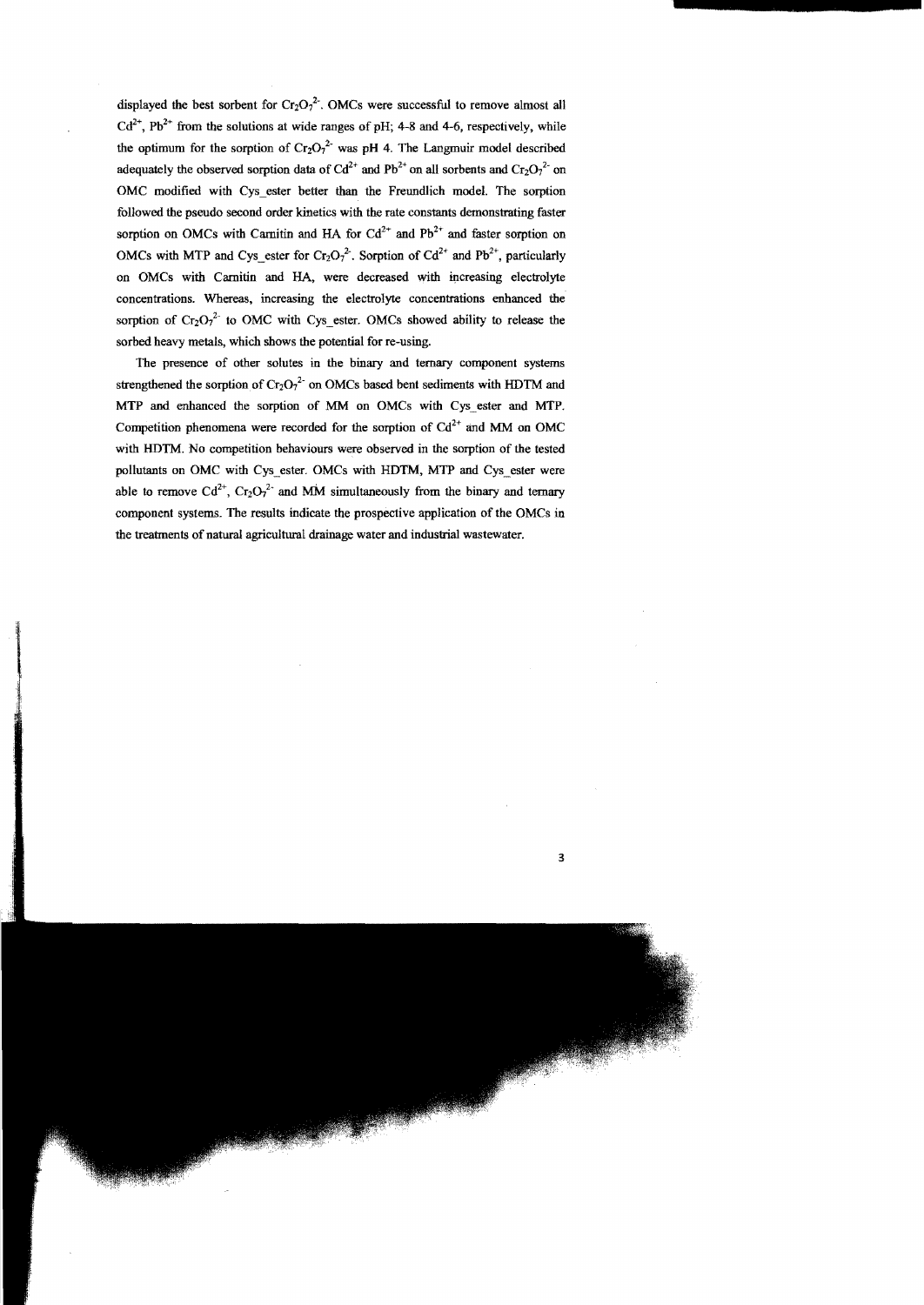## **Zusammenfassung**

In verschiedenen Ländern ist die Nutzung landwirtschaftlichen Dränagewassers und industriellem Abwasser eine etablierte Methode um die Diskrepanz zwischen Wasserressourcen und -verbrauch zu überbrücken. Diese Wasserquellen enthalten eine Vielzahl toxischer Schadstoffe die die menschliche Gesundheit sowie die Umwelt beeinträchtigen können. Auch wenn Sorptionsverfahren als für die Aufbereitung dieser Wasserquellen geeignet betrachtet werden, ist der ökonomische Faktor ausschlaggebend für den Einsatz dieser Verfahren. Die vorgelegte Arbeit beschreibt, unter Berucksichtigung der begrenzten Ressourcen in Entwicklungs- und Schwellenländern, Sorptionsmittel, die die Fähigkeit aufweisen verschiedene Schadstoffe gleichzeitig dem Wasser zu entziehen.

Zur Herstellung der Sorptionsmittel wurden natürliche tonige Sedimente, als kostengünstige und umweltfreundliche Materialien, in Kombination mit verschiedenen organischen Modifikatoren verwendet um "organisch modifIZierte tonige Sedimente" (organically modified c1ayey sediments: OMCs) zu erzeugen.

Im Vergleich zu natürlichen tonigen Sedimenten sollen OMCs die Eigenschaft aufweisen verschiedenartige organische Schadstoffe, einschließlich anionischer, kationischer, organischer und anorganischer Schadstoffe zu sorbieren. Die Sorptionsund Desorptionseigenschaften der OMCs wurden für Cd<sup>2+</sup>, Pb<sup>2+</sup> (kationisch-), Cr<sub>2</sub>O<sub>7</sub><sup>2</sup> (anionisch) and Metalaxyl--m (MM; organisch) untersucht.

Die tonigen Sedimente, die zur Herstellung der OMCs verwendet wurden, sind in Ägypten natürlich vorkommende kaolinitische (kao sediment) und bentonitische (bent sediment) tonige Sedimente. Verschiedene Konzentrationen der organischen Modiftkatoren L-Camitine (Camitin), L-Cystine dimethyl ester (Cys\_ester), Methyltriphenyl-phosphonium (MTP) oder Hexadecyltrimethyl-ammonium (HOTM) wurden verwendet. Die organische Modifikation der natürlichen tonigen Sedimente führte zu einem ansteigendem Gehalt an organischem Kohlenstoff, der folgenden Reihenfolge entsprechend: Camitin< Cys\_ester < MTP < HOTM.

Die anfbentonitischen Sedimenten basierenden OMCS wiesen höhere Gehalte an organischem Kohlenstoff auf als die auf kaolinitischen Sedimenten basierenden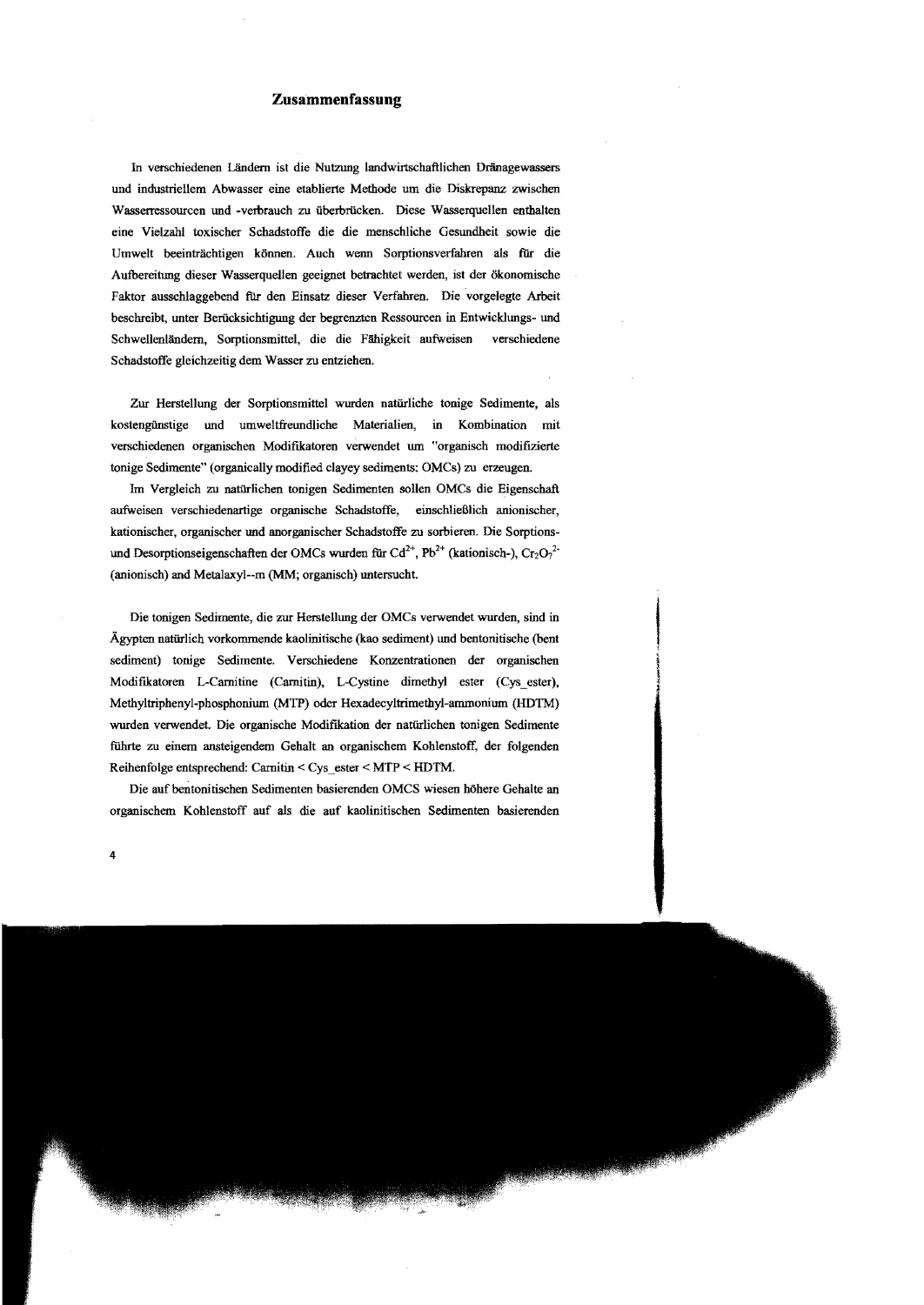OMCs. Ebenso stiegen die Gehalte an organischem Kohlenstoff mit steigenden Konzentrationen der organischen Modiflkatoren.

Zur Charakterisierung und Bestätigung der Modifikation der OMCs wurden die Proben mittels Mittlerer Infrarot Spektroskopy (MIRS) untersucht. Die Spektralanalyse zeigte eine Verschiebung der der Schwingungsspektren natürlicher toniger Sedimente, und wies charakteristische Scbwingungsspektren der organiscben Modifikatoren auf. Dies weist auf eine Interaktion zwischen den natürlichen tonigen Sedimenten und den organischen Modifikatoren, sowie auf eine erfolgreicbe Beladung der tonigen Sedimente hin. Die Analyse mittles Röntgendiffraktion zeigte dass die Modifikation bentonitischer Sedimente mit MTP oder HDTM den Abstand der Tonzwischenscbicbten von 14.5 Aauf 17.1, bzw. 19.7 A vergrößerte; dies deutet auf eine DoppeIschicht, bzw. Pseudo-trimolekulare Anordnung von MTP, bzw. HDTM in den Tonzwischenscbichten hin. Des weiteren wurden die Beladungskonzentrationen der organiscben Modifikatoren als Prozentanteil der Kationen Austausch Kapazität der natürlichen tonigen Sedimente berechnet.

Im Anscbluss an die Charakterisierung der OMCs wurden Screening-Experimente durchgeführt um die geignete Konzentration der einzelnen organischen Modifikatoren mit Hinblick auf die Entfernung von Schwermetallen auszuwählen. Die Ergebnisse zeigen dass, im Vergleich zu natürlichen kaolinitischen Sedimenten, die Beladung von auf kaolinitischen Sedimenten basierenden OMCs mit HDTM und Carnitin in Konzentrationen größer gleich 71 % und 8 % der natürlichen KAK der kaolinitischen Sedimente keine Unterschiede in der Sorption von  $Cd^{2+}$  und  $Pb^{2+}$  bewirkte. Allerdings bewirkte die Beladung mit Cys\_ester und MTP mit Konzentrationen größer gleich 38 und 21 % der KAK eine erhöhte Sorption dieser Schwermetalle. Eine beachtlich erhöhte Sorption von  $Cr_2O_7^2$  wurde durch die Modifikation der af kaolinitischen Sedimenten basierenden OMCs mit HDTM und Cys\_ester beobachtet. Das Ergebnis der Screening-Experimente mit auf bentonitischen Sedimenten basierenden OMCs kann wie folgt zusammengefasst werden: Bei Konzentrationen > 50 % der KAK natürlicher bentonitischer Sedimente bewirkten HDTM und MTP die vollständige Entfernung von Cd<sup>2+</sup> and Pb<sup>2+</sup> aus der Lösung; allerdings führte eine erhöhte Beladung mit Cys ester zu einer verringerten Sorption dieser Schwermetalle, verglichen mit natürlichen bentonitischen Sedimenten. OMC, welches mit einer

5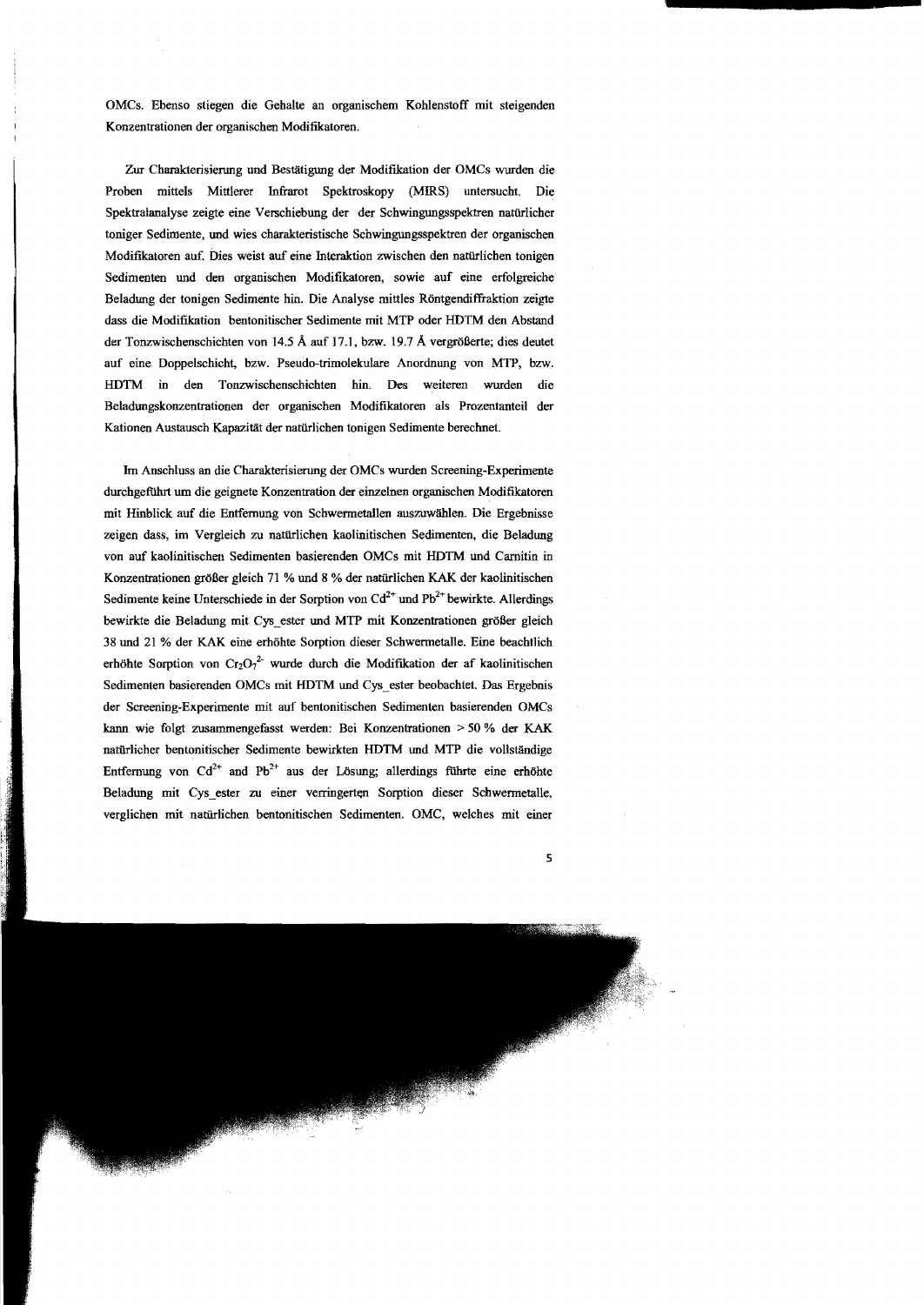Konzentration von bis zu 21 % Carnitin modifiziert wurde, entfernte 84 % des  $Cd^{2+}$ und 100 % des Pb<sup>2+</sup> aus der Lösung, allerdings führte die weitere Erhöhung der Carnitin-Konzentration zu einer verringerten Sorption der Metalle. OMCs die mit HDTM und Cys ester modifiziert wurden entfernten effektiv Cr<sub>2</sub>O<sub>7</sub><sup>2</sup> aus der Lösung, und die Sorptionsrate nahm mit steigender Konzentration der Modifikatoren zu.

Auf bentonitischen Sedimenten basierende OMCs, die mit HDTM-, MTP-, Camitin- und Cys\_esterkonzentrationen gleich jeweils 102,79, 18 and 66 % der KAK natürlicher bentonitischer Sedimente beladen waren, sowie mit Huminsäure (HA) beladenes OMC, wurden als geignete Sorbenten ausgewählt um die Sorption und Desorption von Schadstoffen zu untersuchen. Die Sorptionsprozesse wurden als Funktion der Metallkonzentration, der Sorptionszeit, des Ausgangs-pH der Lösung sowie der Elektrolyt-konzentration untersucht. OMCs die mit HDTM, MTP, HA und Carnitin modifiziert wurden, wiesen eine hohe Sorption von  $Cd^{2+}$  and  $Pb^{2+}$  auf. Jedoch zeigte mit Cys\_ester modifiziertes OMC die höchste Sorption von  $Cr_2O_7^2$ . OMCs entfernten Cd<sup>2+</sup> und Pb<sup>2+</sup> fast vollständig von Lösungen mit einem pH-Bereich von 4-8, bzw. 4-6. Das Sorptionsmaxima von  $Cr_2O_7^{2}$  lag bei pH 4. Das Langmuir-Model eignete sich besser als das Freundlich-Model zur Beschreibung der Sorptionsrate aller Sorbenten für Cd<sup>2+</sup> und Pb<sup>2+</sup> sowie für die Sorption von Cr<sub>2</sub>O<sub>7</sub><sup>2</sup> durch mit Cys\_ester modifiziertes OMC, Die Sorption folgte einer Kinetik pseudo-zweiter Ordoung; die Absorptionskonstanten weisen auf eine schnellere Sorption von  $Cd^{2+}$  und  $Pb^{2+}$  durch OMCs mit Carnitin und HA, sowie auf eine schnellere Sorption von  $Cr_2O_7^2$  durch OMCs mit MTP und Cys\_ester hin. Die Sorption von Cd<sup>2+</sup> und Pb<sup>2+</sup> wurde durch höhere Elektrolyt-Konzentrationen beeinträchtigt., insbesondere fiir OMC mit Camitin und HA, während eine eine Erhöhung der Elektrolyt-Konzentration zu einer erhöhten Sorption von  $Cr_2O_7^2$  durch OMC mit Cys ester führte. Des weiteren können OMCs die sorbierten Schwermetalle desotbieren, wodurch die Wiedervertbarkeit der Materialen möglich wird.

Die Präsenz anderer gelöster Stoffe in Systemen mit zwei oder drei Komponenten verstärkt die Sorption von  $Cr_2O_7^2$  durch mit HDTM und MTP modifizierten OMCs die auf bentonitischen Sedimenten basieren, und führt zu einer größeren Sorption von MM durch mit Cys\_ester und MTP modifizierten OMCs. Es wurde eine Konkurrenz für die Sorption von  $Cd^{2+}$  and MM durch OMC mit HDTM beobachtet, allerdings